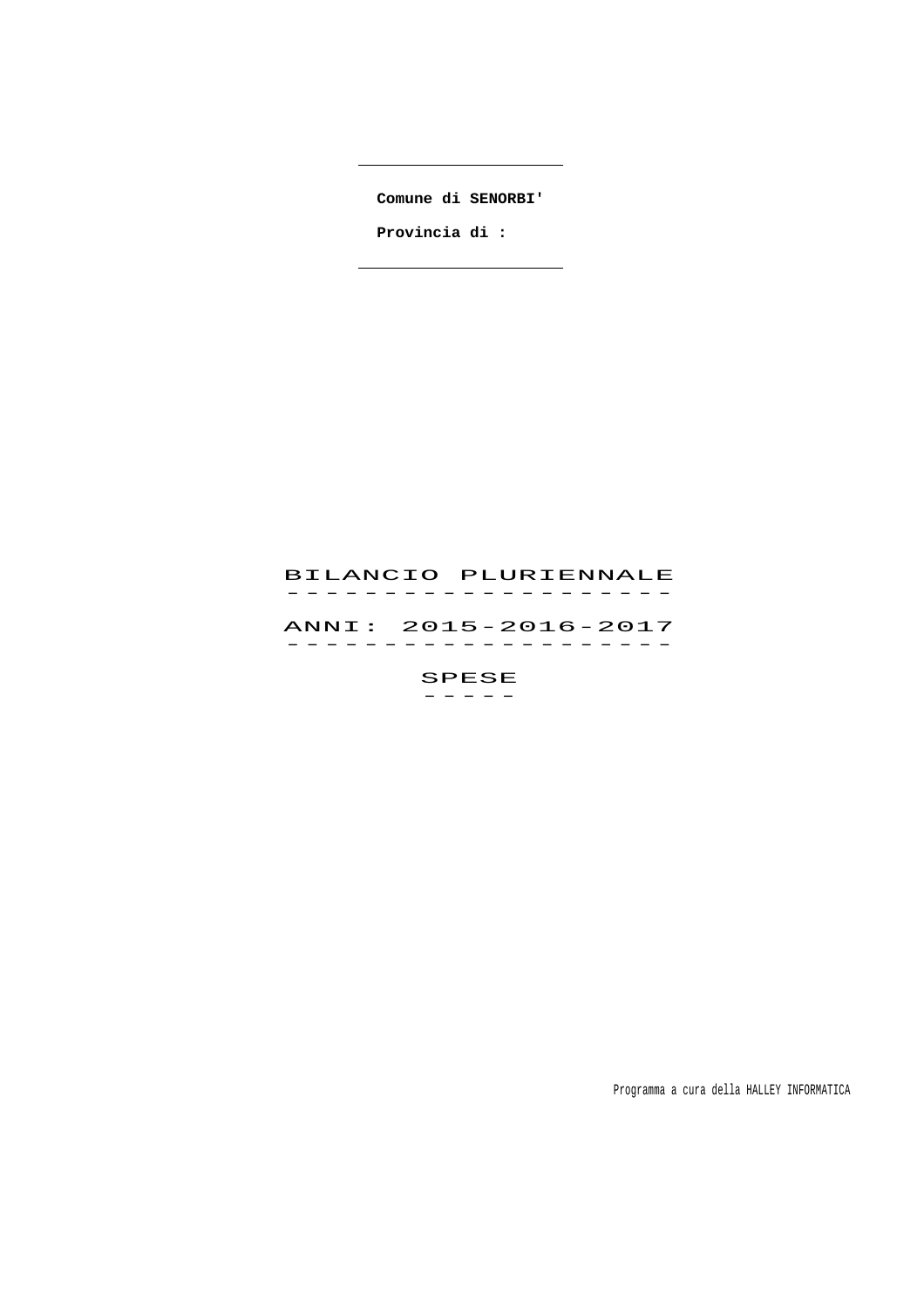|                                                                                               |                    | Impegni<br>ultimo eserc. | Prev.Definit.<br>esercizio                                           | PREVISIONI DEL BILANCIO PLURIENNALE 2015 - 2017 |                          |                           |                              | Α       |
|-----------------------------------------------------------------------------------------------|--------------------|--------------------------|----------------------------------------------------------------------|-------------------------------------------------|--------------------------|---------------------------|------------------------------|---------|
| INTERVENTO                                                                                    |                    | chiuso                   | in corso                                                             | 2015                                            | 2016                     | 2017                      | TOTALE                       | n<br>n. |
| TITOLO I<br>===============<br>SPESE CORRENTI                                                 |                    |                          |                                                                      |                                                 |                          |                           |                              |         |
|                                                                                               | SV<br>T            | 323.831,32<br>323.831,32 | 894.349,33<br>894.349,33                                             | 864.924,49<br>864.924,49                        | 857.769,58<br>857.769,58 | 859.769,58<br>859.769,58  | 2.582.463,65<br>2.582.463,65 |         |
| 02 ACQUISTO DI BENI DI CONSUMO E‡<br>/O DI MATERIE PRIMEco                                    | SV                 | 86.759,40                | 178.583,29                                                           | 120.186,20                                      | 120.186,20               | 120.186,20                | 360.558,60                   |         |
|                                                                                               | $\mathbb T$        | 86.759,40                | 178.583,29                                                           | 120.186,20                                      | 120.186,20               | 120.186,20                | 360.558,60                   |         |
| 03 PRESTAZIONI DI SERVIZI CO 1.663.674,70 2.634.683,48 2.458.167,63 2.462.677,64 2.460.039,39 | SV                 |                          |                                                                      |                                                 |                          |                           | 7.380.884,66                 |         |
|                                                                                               |                    |                          | $T$ 1.663.674,70 2.634.683,48 2.458.167,63 2.462.677,64 2.460.039,39 |                                                 |                          |                           | 7.380.884,66                 |         |
| 04 UTILIZZO DI BENI DI TERZI CO                                                               | SV                 | 4.232,91                 | 48.946,00                                                            | 48.946,00                                       | 48.946,00                | 48.946,00                 | 146.838,00                   |         |
|                                                                                               | $\mathbb T$        | 4.232,91                 | 48.946,00                                                            | 48.946,00                                       | 48.946,00                | 48.946,00                 | 146.838,00                   |         |
| 05 TRASFERIMENTICO                                                                            | SV                 |                          | 992.386,05 1.028.726,91                                              | 982.434,12                                      | 982.434,12               | 982.434,12                | 2.947.302,36                 |         |
|                                                                                               | T                  |                          | 992.386,05 1.028.726,91                                              | 982.434,12                                      | 982.434,12               | 982.434,12                | 2.947.302,36                 |         |
| 06 INTERESSI PASSIVI E ONERI FI‡<br>NANZIARI DIVERSICO                                        | SV                 | 31.228, 17               | 119.839,34                                                           | 109.176,92                                      | 99.305,01                | 89.879,68                 | 298.361,61                   |         |
|                                                                                               | T                  | 31.228,17                | 119.839,34                                                           | 109.176,92                                      | 99.305,01                | 89.879,68                 | 298.361,61                   |         |
|                                                                                               | SV                 | 70.497,73                | 51.081, 19                                                           | 17.273,21                                       | 31.480, 13               | 31.480,13                 | 80.233,47                    |         |
|                                                                                               | T                  | 70.497,73                | 51.081, 19                                                           | 17.273,21                                       |                          | $31.480, 13$ $31.480, 13$ | 80.233,47                    |         |
| 08 ONERI<br>STRAORDINARI DELLA GE‡<br>STIONE CORRENTE $ CO $                                  | SV                 | 7.928,91                 | 47.465,14                                                            |                                                 |                          |                           |                              |         |
|                                                                                               | T                  | 7.928, 91                | 47.465,14                                                            |                                                 |                          |                           |                              |         |
| AMMORTAMENTI DI ESERCIZIO CO<br>09                                                            | SV                 |                          | 94.000,00                                                            | 101.935,60                                      | 101.935,60               | 101.935,60                | 305.806,80                   |         |
|                                                                                               | T                  |                          | 94.000,00                                                            | 101.935,60                                      | 101.935,60               | 101.935,60                | 305.806,80                   |         |
| FONDO SVALUTAZIONE CREDITI<br>10                                                              | .CO<br>$\mbox{SV}$ |                          | 2.876,85                                                             | 6.321, 60                                       | 6.321, 60                | 6.321,60                  | 18.964,80                    |         |
|                                                                                               | T                  |                          | 2.876, 85                                                            | 6.321,60                                        | 6.321,60                 | 6.321,60                  | 18.964,80                    |         |
| FONDO DI RISERVA<br>11                                                                        | .CO<br>SV          |                          | 50.839,01                                                            | 50.508, 16                                      | 49.385,54                | 53.930,78                 | 153.824,48                   |         |
|                                                                                               | T                  |                          | 50.839,01                                                            | 50.508, 16                                      | 49.385,54                | 53.930,78                 | 153.824,48                   |         |
| (A)CO<br>TOTALE DEL TITOLO I                                                                  | SV                 |                          | 3.180.539,19 5.151.390,54 4.759.873,93 4.760.441,42 4.754.923,08     |                                                 |                          |                           | 14.275.238,43                |         |
|                                                                                               | T                  |                          | 3.180.539,19 5.151.390,54 4.759.873,93 4.760.441,42 4.754.923,08     |                                                 |                          |                           | 14.275.238,43                |         |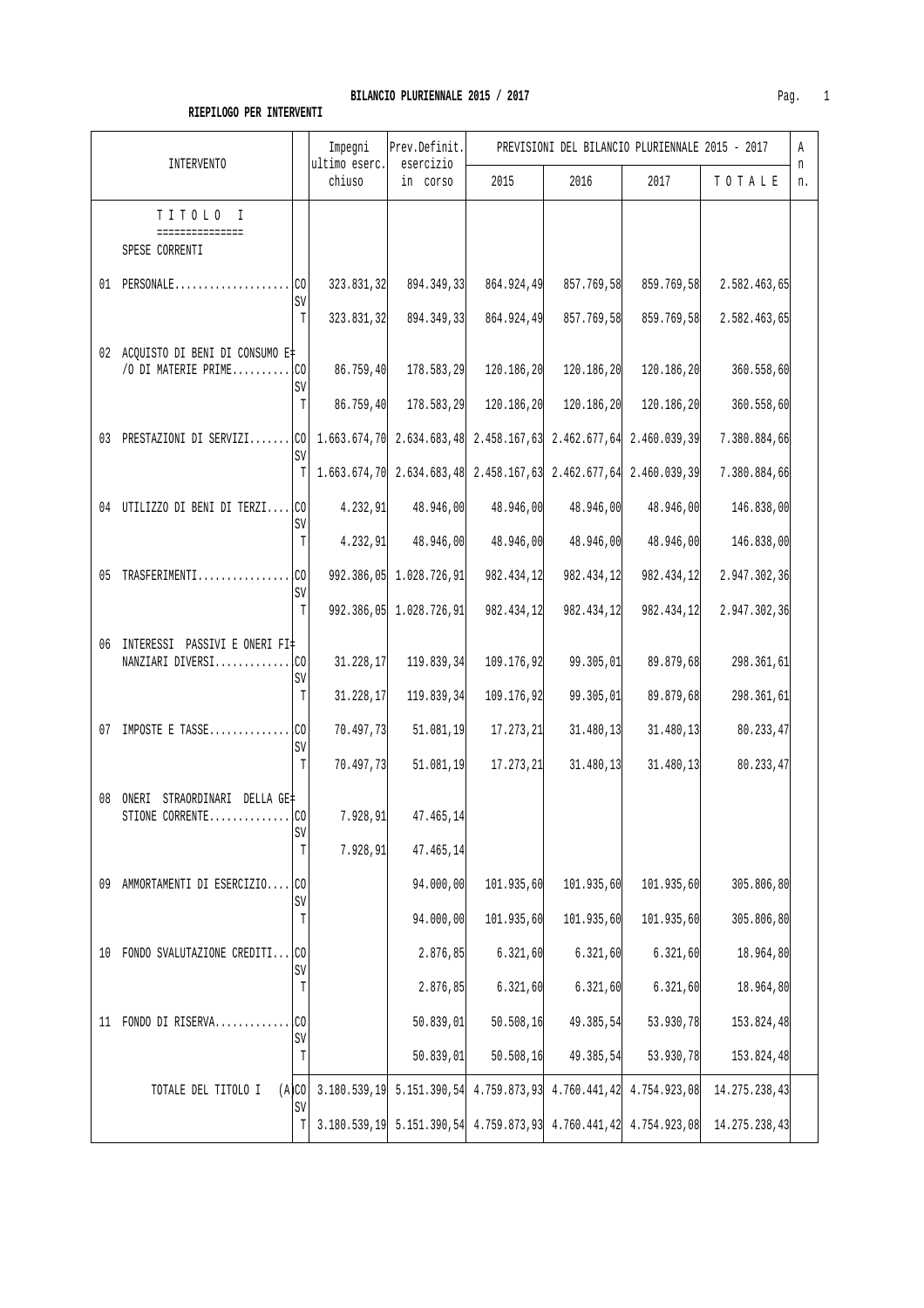| INTERVENTO                                                                                        |   | Impegni<br>ultimo eserc. | Prev.Definit.<br>esercizio<br>in corso | PREVISIONI DEL BILANCIO PLURIENNALE 2015 - 2017 |            |                                     |                          |         |
|---------------------------------------------------------------------------------------------------|---|--------------------------|----------------------------------------|-------------------------------------------------|------------|-------------------------------------|--------------------------|---------|
|                                                                                                   |   | chiuso                   |                                        | 2015                                            | 2016       | 2017                                | TOTALE                   | n<br>n. |
| TITOLO II<br>SPESE IN CONTO CAPITALE                                                              |   |                          |                                        |                                                 |            |                                     |                          |         |
| 01 ACQUISIZIONE DI BENI IMMOBILI SV  3.534.580,65  389.275,25  229.836,35  229.836,35  229.836,35 |   |                          |                                        |                                                 |            |                                     | 689.509,05               |         |
| 02 ESPROPRI E SERVITU' ONEROSESV                                                                  |   | 8.577,36                 |                                        |                                                 |            |                                     |                          |         |
| 03 ACQUISTI DI BENI SPECIFICI PER<br>REALIZZAZIONI IN ECONOMIA ISV                                |   | 3.994,24                 |                                        |                                                 |            |                                     |                          |         |
| 04 UTILIZZO DI BENI DI TERZI PER<br>REALIZZAZIONI IN ECONOMIA SV                                  |   | 3.274,44                 |                                        |                                                 |            |                                     |                          |         |
| 05 ACOUISIZIONE DI BENI MOBILI<br>MACCHINE, ED ATTREZZATURE TEC#<br>$NICO-SCIENTIFICHE$           |   |                          | 47.724,70 15.000,00                    |                                                 |            |                                     |                          |         |
| 06 INCARICHI PROFESSIONALI ESTER‡                                                                 |   | 7.350,37                 |                                        |                                                 |            |                                     |                          |         |
| TRASFERIMENTI DI CAPITALE SV<br>07                                                                |   | 109.112,14               |                                        | $9.491, 92$ $8.421, 15$                         |            | $8.421,15$ $8.421,15$               | 25.263,45                |         |
| TOTALE DEL TITOLO II (B)SV 3.714.613,90                                                           | T | 3.714.613.90             | 413.767,17                             | 413.767,17 238.257,50<br>238.257,50             | 238.257,50 | 238.257,50 238.257,50<br>238.257,50 | 714.772,50<br>714.772,50 |         |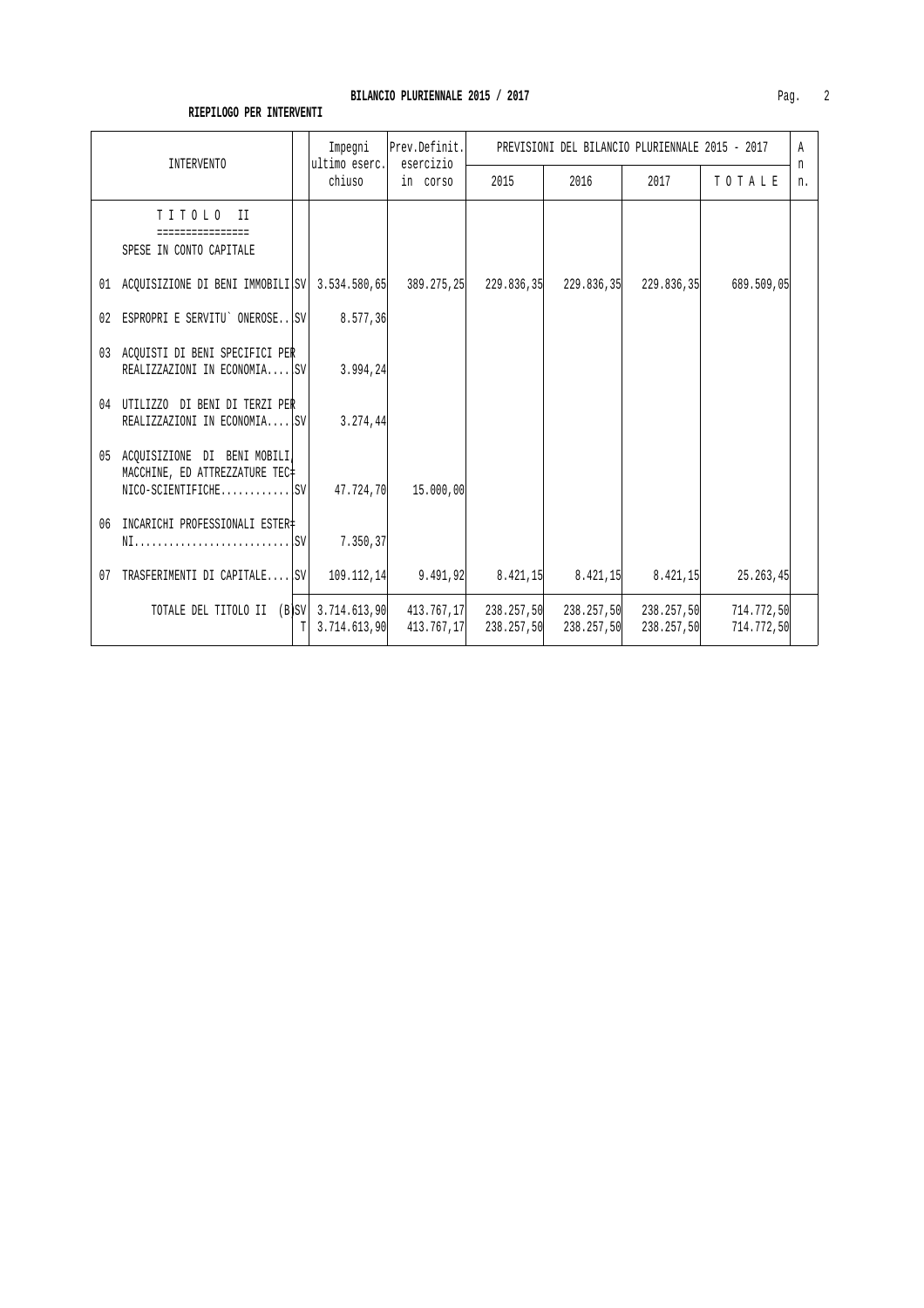| INTERVENTO                                                     | Impegni<br>ultimo eserc.          | Prev.Definit.<br>esercizio<br>in corso | PREVISIONI DEL BILANCIO PLURIENNALE 2015 - 2017 |                          |                          |                          |         |
|----------------------------------------------------------------|-----------------------------------|----------------------------------------|-------------------------------------------------|--------------------------|--------------------------|--------------------------|---------|
|                                                                | chiuso                            |                                        | 2015                                            | 2016                     | 2017                     | TOTALE                   | n<br>n. |
| TITOLO<br>III<br>SPESE PER RIMBORSO DI PRESTITI                |                                   |                                        |                                                 |                          |                          |                          |         |
| RIMBORSO DI OUOTA CAPITALE DI<br>03<br>MUTUI E PRESTITI $ CO $ | 41.744,76<br>SV<br>41.744,76<br>Τ | 206.325,09<br>206.325,09               | 194.434,80<br>194.434,80                        | 193.867,31<br>193.867,31 | 178.938,86<br>178.938,86 | 567.240,97<br>567.240,97 |         |
| TOTALE DEL TITOLO III (C)CO                                    | 41.744,76<br>SV<br>41.744,76      | 206.325,09<br>206.325,09               | 194.434,80<br>194.434,80                        | 193.867,31<br>193.867,31 | 178.938,86<br>178.938.86 | 567.240,97<br>567.240,97 |         |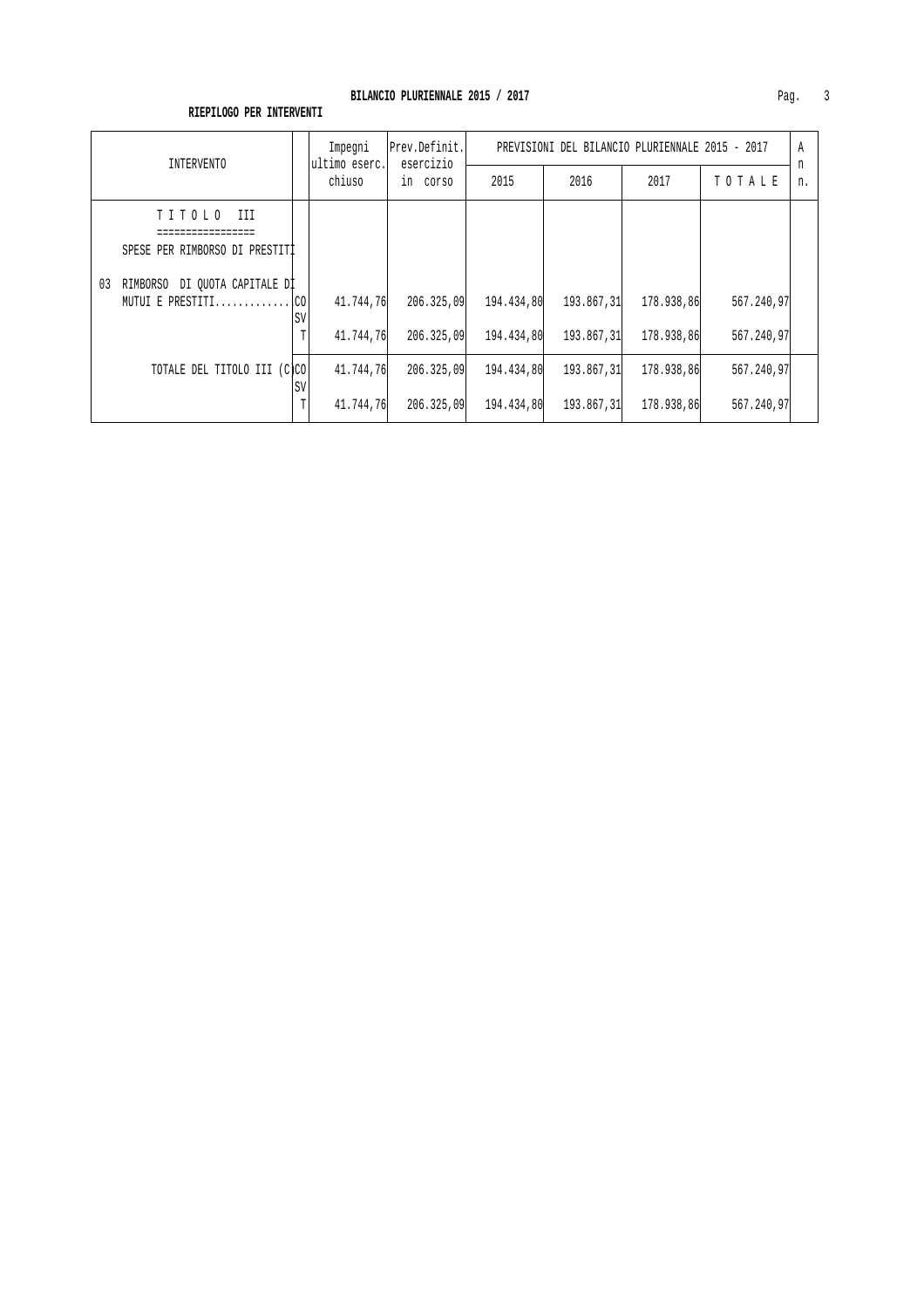| <b>INTERVENTO</b>                    |   | Impegni                 | Prev.Definit.<br>esercizio | PREVISIONI DEL BILANCIO PLURIENNALE 2015 - 2017                            |      |            |                                                                                    |         |
|--------------------------------------|---|-------------------------|----------------------------|----------------------------------------------------------------------------|------|------------|------------------------------------------------------------------------------------|---------|
|                                      |   | ultimo eserc.<br>chiuso | in corso                   | 2015                                                                       | 2016 | 2017       | TOTALE                                                                             | n<br>n. |
| RIEPILOGO TITOLI<br>**************** |   |                         |                            |                                                                            |      |            |                                                                                    |         |
| TITOLO I<br>===============          |   |                         |                            |                                                                            |      |            |                                                                                    |         |
| SPESE CORRENTI                       | T |                         |                            |                                                                            |      |            | 3.180.539,19 5.151.390,54 4.759.873,93 4.760.441,42 4.754.923,08 14.275.238,43     |         |
| TITOLO II                            |   |                         |                            |                                                                            |      |            |                                                                                    |         |
| SPESE IN CONTO CAPITALE              | T |                         |                            | $3.714.613.90$ $413.767.17$ $238.257.50$ $238.257.50$                      |      | 238.257,50 | 714.772,50                                                                         |         |
| TITOLO III                           |   |                         |                            |                                                                            |      |            |                                                                                    |         |
| SPESE PER RIMBORSO DI PRESTITI T     |   |                         |                            | 41.744.76 206.325.09 194.434.80 193.867.31 178.938.86                      |      |            | 567.240,97                                                                         |         |
|                                      |   |                         |                            |                                                                            |      |            |                                                                                    |         |
| TOTALE                               | T |                         |                            | $6.936.897,85$ $5.771.482,80$ $5.192.566,23$ $5.192.566,23$ $5.172.119,44$ |      |            | 15.557.251,90                                                                      |         |
| DISAVANZO DI AMMINISTRAZIONE         |   |                         |                            |                                                                            |      |            |                                                                                    |         |
| TOTALE GENERALE SPESA                |   |                         |                            |                                                                            |      |            | $T$ 6.936.897,85 5.771.482,80 5.192.566,23 5.192.566,23 5.172.119,44 15.557.251,90 |         |